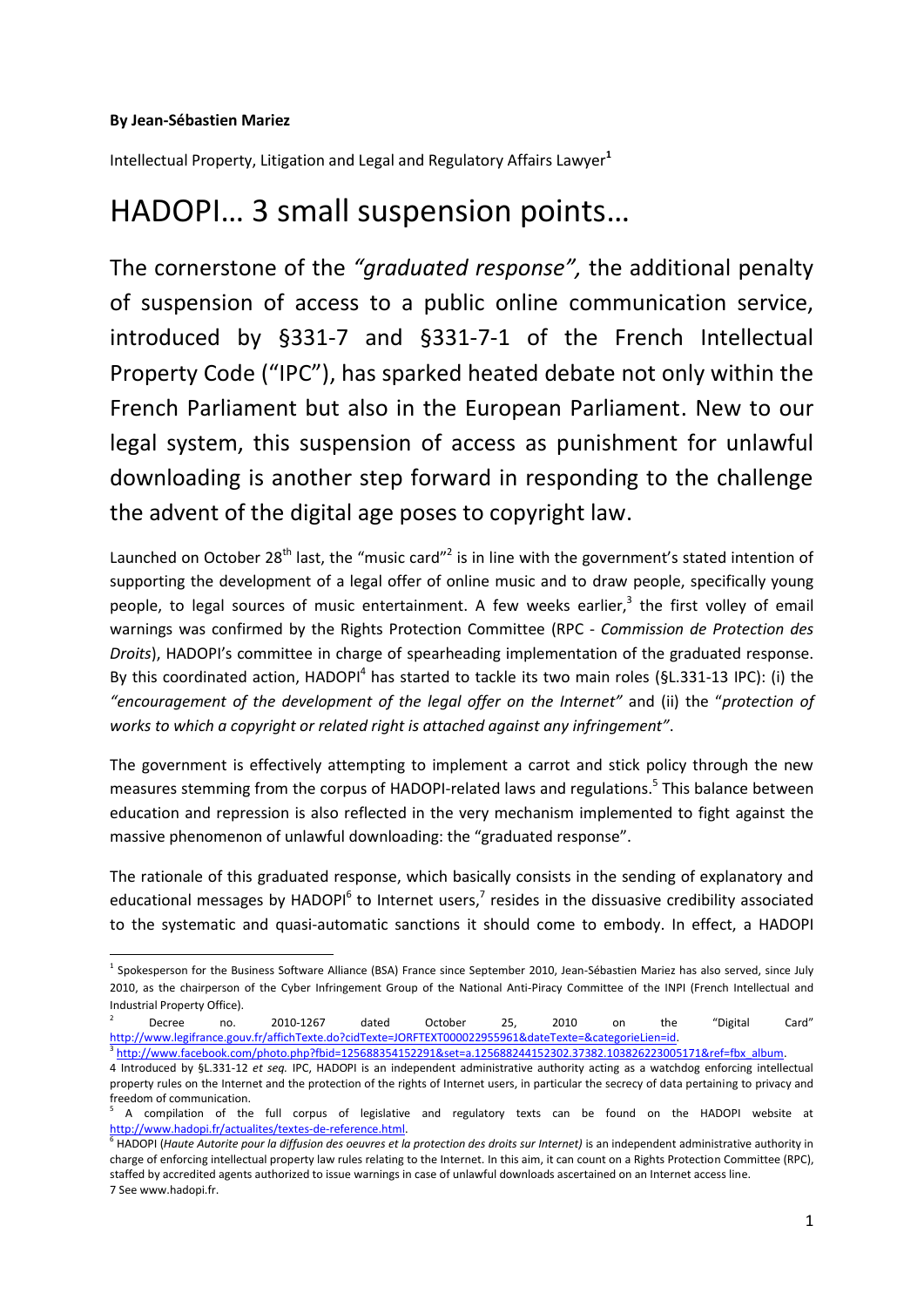serving in a mere letterbox role would be nothing more than a scarecrow whose warning messages would soon be ignored.

It is to avoid this that the warning mechanism -- although this is not an end *per se* but rather a part of the educational solution and role of HADOPI -- culminates in the penalty of suspension of access. While it can be surmised from the spirit of these rules that this penalty will be legitimately reserved for the most serious, recurrent or harmful unlawful acts, suspension is the cornerstone of this system of repression that aims at adapting the response under criminal law<sup>8</sup> to a massive and widespread phenomenon which is that of the unlawful downloading of protected works.

There is no reason to doubt<sup>9</sup> that the visible implementation of such suspension penalties, combined with ongoing volleys of targeted warnings, will permit initating a healthy process that should culminate in a change in the current perception of unlawful downloading as being a trivial matter, to being a "pointless risk".<sup>10</sup>

**To secure this success and to demonstrate the efficiency of the graduated response** *à la française,* **private players – rightholders, industry defense bodies, Internet access providers – and public players<sup>11</sup> – HADOPI, the courts – will need to take concerted action to ensure the success of a criminalization policy that has already commenced with a recent circular dated August 6, 2010, issed by the Ministry of Justice.<sup>12</sup>**

**In this study, we propose to focus in particular on the procedural foundations and mechanisms whereby courts acting on the referral of HADOPI, or else by direct referral by rightholders, will be able to apply this new suspension penalty, established by the lawmakers as an additional penalty. Alternatively, based on acts of the same nature,<sup>13</sup> it may be imposed as an penalty for a misdemeanor offense** *(sanction à titre contraventionnelle***) to punish the characterized negligence of the holder of the subscription in securing his or her Internet access or else on a tort basis**  *(sanction à titre délictuel)* **to punish copyright infringement.**

After having outlined the foundations of the additional penalty of suspension of access on a misdemeanor or tort basis (I), we will explore the three main scenarios in which this new penalty may be imposed and enforced (II).

#### **I. The new additional penalty of suspension of access**

New to the French legal system, "*suspension of access to a public online communication service",*  viewed as a penalty for unlawful downloading has sparked heated debate not only within the French Parliament<sup>14</sup> but also in the European Parliament.<sup>15</sup> It represents another step forward in

 $\overline{a}$ <sup>8</sup> Available here: http://www.textes.justice.gouv.fr/art\_pix/JUSD1021268C.pdf.

<sup>&</sup>lt;sup>9</sup> See in this connection a recent IFOP / Syndicat National de l'Edition Phonographique (SNEP) study, to the question would this type of warning "incite you to turn to legal downloading sites?", 66% of the individuals surveyed reported yes: [http://www.ifop.fr/media/poll/1227-1-study\\_file.pdf.](http://www.ifop.fr/media/poll/1227-1-study_file.pdf)

 $^{10}$  On the genesis of the "graduated response" and agreements signed at the Elysée Presidential Palace in November 2007 popularly known as the "Olivennes Agreements", see Revue Lamy du Droit de l'Immatériel – no. 34 – January 2008, "*Les Accords Olivennes: l'évolution de la protection des œuvres sur les réseaux numérique ou le choix du mode contractual".*

 $11$  See in this connection, circular dated August 6, 2010: The nature of the HADOPI's roles requires coordination between it and the courts so as to guarantee the consistency of the administrative and criminal law responses to the violation of IP rights via the Internet.

<sup>&</sup>lt;sup>12</sup> Circular dated August 6, 2010 on the presentation of Acts no. 2009-669 dated June 12, 2009, promoting the dissemination and protection of creation on the Internet, and no. 2009-1311 dated October 28, 2009, on the criminal law protection of literary and artistic property on the Internet, as well as their implementing decrees.

<sup>13</sup> The *Conseil constitutionnel* effectively considered that the breach of the duty to monitor access to an Internet line and the offence of infringement could be based on the same acts, namely *"ascertainment of use of an Internet access in violation of the legislation on copyright and related rights".*

<sup>&</sup>lt;sup>14</sup> See in particular [Report](http://www.senat.fr/rap/l08-327/l08-327.html) no. 327 (2008-2009) by Senator [Michel Thiollière,](http://www.senat.fr/senateur/thiolliere_michel01039u.html) and Deputy Franck Riester, on behalf of the joint National Assembly/Senate committee, submitted on April 7, 2009 (National Assembly filing number: 1589). Concerning §2 of the government bill: "–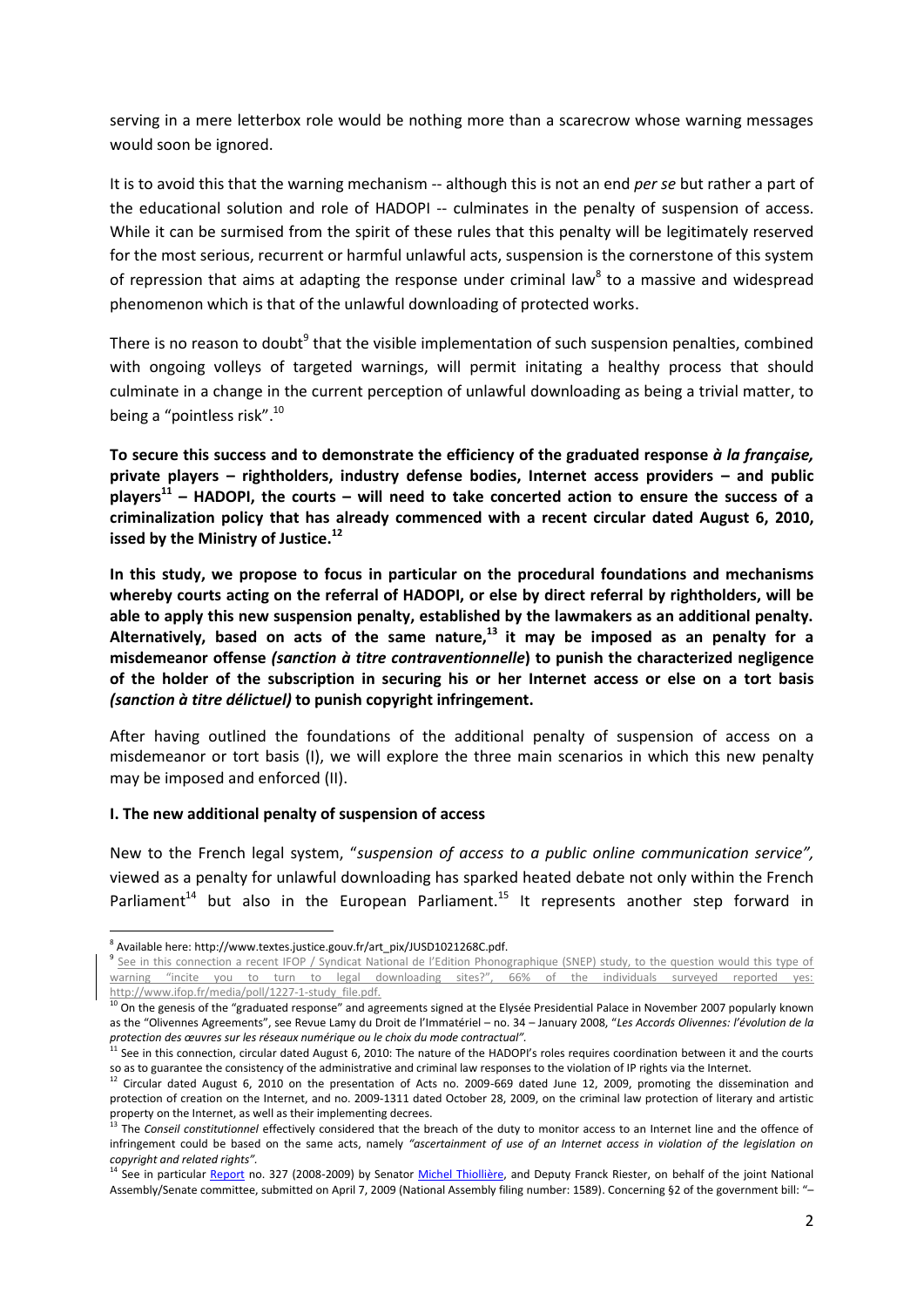responding<sup>16</sup> to the challenge the advent of the digital age and the development of peer-to-peer sharing networks pose to copyright. Some see in it a source of inspiration<sup>17</sup> while others<sup>18</sup> are observing with interest the introduction of the French system.

The original intent of the French lawmakers was to introduce suspension as an administrative measure.<sup>19</sup> But this decriminalization did not stand up to the analysis made by the *Conseil constitutionnel*, which found it to be incompatible with the freedom of communication proclaimed by §11 of the Declaration of the Rights of Man and the Citizen. Regardless of its legal regime – tort or misdemenor – the penalty of suspension of access will be decided by a court, the sole guardian of individual liberties".<sup>20</sup>

## **Duality of the foundation of the penalty and assessment by the courts**

The new additional penalty of suspension of access is added to the *"Criminal Provisions"* laid down by Chapter V, Title III (Book III) IPC dealing, *inter alia,* with measures to *"sanction"* infringement. §L.335- 7 IPC provides that in addition to the penalties alredy incurred,  $^{21}$  any infringement under §L.335-2,  $^{22}$ §L.335-3 <sup>23</sup> and §L.335-4 <sup>24</sup> IPC is punishable by the *"suspension of access to a public online communication service for a maximum period of one year".* The *sine qua non* condition for the application of the new penalty is that the *"offense* [must have been] *committed through a public online communication service"*. This criterion allows casting a broad net around downloading phenomena based on the method of commission. Those attempting to define its boundaries would do well to rely on the notion of *"public online communication"* as defined by §1 IV of Act no. 2004- 575 dated June 21, 2004 on trust in the digital economy.<sup>25</sup>

**.** 

the National Assembly has also restricted the range of sanctions that can be entered, by getting rid of the possibility opened by the Senate of modulating the access speed of offending subscribers. This solution remains technically very costly to implement by Internet access providers, as representing close to one half of the investment of €70m or so over three years that the *Conseil général des technologies de l'information* has assessed for the implementation of the government bill. Also, its utility in putting an end to piracy is more than dubious, insofar as it is very easy to exchange pirated files using electronic messaging systems. On the issue of sanctions, the Deputies also ruled out the possibility of substituting, even on a temporary and trial basis, a fine to the suspension. Besides the fact that it would have led to introducing a form of "pay to infringe" right, this option would also have been far less dissuasive and pedagogical than suspension of access".

<sup>15</sup> Cf. the European debate on the Telecom Package and "amendment 138" which provided that "no restriction may be imposed on the fundamental rights and freedoms of end-users, without a prior ruling by the judicial authorities [...] save when public security is threatened", and in particula[r http://www.euractiv.com/fr/societe-information/accord-rforme-paquet-tlcoms/article-187073.](http://www.euractiv.com/fr/societe-information/accord-rforme-paquet-tlcoms/article-187073) <sup>16</sup> In terms of repression, the DADVSI Act already sought to introduce the first legislative adjustments along these lines.

<sup>17</sup> Among the countries currently thinking about a system similar to HADOPI, are: Belgium, Denmark, Sweden, Finland, Korea and Japan.

<sup>18</sup> See in particular: France's Three-Strikes Law for Internet Piracy Hasn't Brought Any Penalties, http://www.nytimes.com/2010/07/19/technology/internet/19iht-CACHE.html AND "Denmark plans 'three strikes' law while South Korea<br>ups vone strike' disconnections". Music Week. 08:19 l Wednesdav October 27. 2010. ups 'one strike' disconnections", Music Week, 08:19 | Wednesday October 27, 2010, [http://www.musicweek.com/story.asp?storycode=1043063.](http://www.musicweek.com/story.asp?storycode=1043063)

<sup>19</sup> Before being found unconstitutional by the *Conseil constitutionnel*, Act no. 2009-669 dated June 12, 2009 allowed suspension of access to be decided by an administrative authority, namely HADOPI. It indicated that §66 of the Constitution places "individual liberty" under the protection of the judiciary.

<sup>20</sup> See, in this connection, *Cons. const*., decision of Dec. 23, 1983, no. 83-164 DC and more recently Cons. const., decision of Feb. 21, 2008, no. 2008-562 DC.

 $21$  I.e., 3 years imprisonment and a fine of €300,000.

<sup>&</sup>lt;sup>22</sup> Any publication of writings, musical compositions, drawings, paintings or other printed or engraved production made in whole or in part *(as well as the sale, export or import) of such infringing works shall constitute infringement.*

<sup>&</sup>lt;sup>3</sup> Any reproduction, performance or dissemination of an intellectual creation or of software, by any means whatsoever shall constitute *infringement.*

<sup>24</sup> *Any fixation, reproduction, communication or making available to the public, or any broadcasting of a performance, phonogram, videogram or a program (as well as any import or export of infringing works or failure to pay the remuneration and deductions attached to the dissemination of the work) shall constitute infringement.*

<sup>&</sup>lt;sup>25</sup> "By public online communication is understood any transmission, <u>upon an individual request</u>, of digital data not having <u>the nature of</u> *private correspondence, via a means of electronic communication permitting a reciprocal exchange of information between the emitter and the receiver".*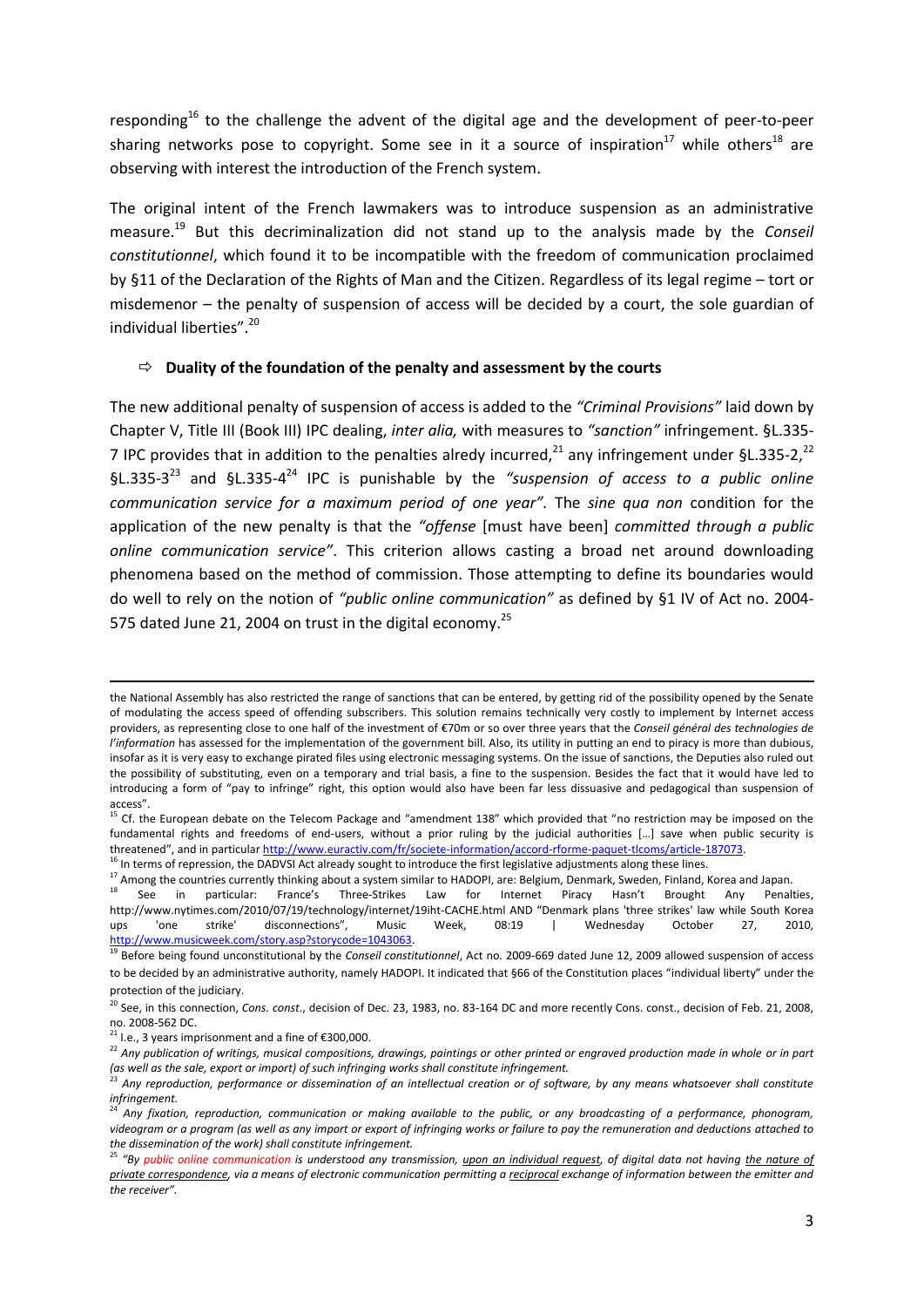In addition, §**L.335-7-1** IPC provides that, for a duration limited to a maximum of one month, the penalty of suspension under §L 335-7 IPC may be imposed to **punish the** *"offense of characterized negligence protecting literary and artistic property on the Internet"* introduced by decree no. 2010- 695, dated June 25, 2010. Under **§R.335-5** IPC, persons found guilty of this "5th class misdeameanour" (contravention de 5<sup>ème</sup> classe)<sup>26</sup> may "in addition, be imposed the additional *penalty of suspension of access to a public online communication service"*. This misdeameanour is the corrolary of the duty to monitor access to the Internet introduced by §L. 336-3(1) IPC.<sup>27</sup>

Pursuant to the circular dated August 6, 2010, "*this additional, particularly dissuasive, penalty, may thus be sought in particular for reiterated offenses and for first-time offenders depending on the intrinsic seriousness of the acts"*. When such penalties are sought, the court will have significant leeway when entering their verdict in assessing the principle and the quantum of the penalty. Reflecting the legislative lessons learnt from the finding of inconstitutionality of HADOPI as initially framed, <sup>28</sup> §L.335-7-2 IPC specifies in this respect that the *"duration<sup>29</sup> of the penalty entered must reconcile the protection of intellectual property rights and respect of the right of free expression and communication, in particular from one's home"*. More prosaically, the courts will have to take into account the *"circumstances and the seriousness of the offense"* as well as *"the personality of its perpetrator",* his or her *"professional activity"* and "socio-economic" situation. Lastly, it should be stressed that in some cases at least the courts will have the possibility of imposing the additional penalty of suspension as the main penalty and not only as an additional penalty.

#### **Implementation of the penalty of suspension and control thereof by HADOPI**

For the enforcement of suspension of access decisions, the law gives HADOPI a prominent role, in particular its Rights Protection Committee (RPC). Informed and a recipient (§R.331-44 and §R.331-45 IPC) of enforceable decisions comprising a penalty of suspension of access, the RPC will have responsibility for implementing such penalties and ensuring due compliance therewith.<sup>30</sup>

A priviledged intermediary of Internet access providers, the RPC will inform the "person whose activity it is to provide access to public online communication services of the suspension penalty imposed against its subscriber" (§R.331-46). In turn, the RPC will itself be informed of the *"date when the suspension period began".*<sup>31</sup> Failing compliance by the access provider with the suspension decision, the RPC (R. 331-46 IPC) will report acts likely to constitute a tort under §L.335-7(6) to the prosecutor's office. The penalty incurred on that basis is a €5,000 fine. Of note is that a specific record base<sup>32</sup> operated by HADOPI should identify guilty subscibers seeking to evade this measure by

<sup>30</sup> Cf. *supra*.

 $\overline{a}$ 

<sup>&</sup>lt;sup>26</sup> As such sanctioned by a fine of €1,500.

<sup>&</sup>lt;sup>27</sup> Completed by Act [no. 2009-1311 dated October 28, 2009, t](http://www.legifrance.gouv.fr/affichTexteArticle.do;jsessionid=1A07EE5ABFA023427826B588BD402F9B.tpdjo08v_3?cidTexte=JORFTEXT000021208046&idArticle=LEGIARTI000021209474&dateTexte=20091030)his section now places the holder of the Internet access under a duty to monitor and avoid his or her Internet connection being used for unlawful downloading. Its first indent provides that: "The person holding access to public online communication services is under the duty to ensure that such access is not used for the purposes of reproducing. performing, making available or communicating to the public works or materials protected by copyright or by a related right without the authorization of the rightholders under books I and II, when required". While that duty already appeared in the IPC at §L. 335-12 before the entry into force of Act no. [2009-1311 dated October 28, 2009,](http://www.legifrance.gouv.fr/affichTexteArticle.do;jsessionid=1A07EE5ABFA023427826B588BD402F9B.tpdjo08v_3?cidTexte=JORFTEXT000021208046&idArticle=LEGIARTI000021209474&dateTexte=20091030) *"no sanction was attached to it, and second, its scope of application was narrower since it did not concern either the making available or the communication to the public of works or materials protected by copyright or by a related right"* - see Les Cahiers du Conseil Constitutionnel, CAHIER no.27, Commentary on decision no. 2009-580 DC – June 10, 2009.

 $3$  Decision of unconstitutionality, June 12, 20009

<sup>&</sup>lt;sup>29</sup> It should be recalled that the maximum duration incurred is 1 year in tort cases and of only 1 month in misdemeanor cases.

<sup>&</sup>lt;sup>31</sup> See also the RPC which transmits information on enforcement of the measure to the automated criminal records – cf. §R.331-46(2).

<sup>&</sup>lt;sup>32</sup> See Decree no. 2010-236 dated March 5, 2010 on the automated processing of personal data authorized by §L. 331-29 of the **Intellectual Property Code known as the "System for management of digital rights protection measures".**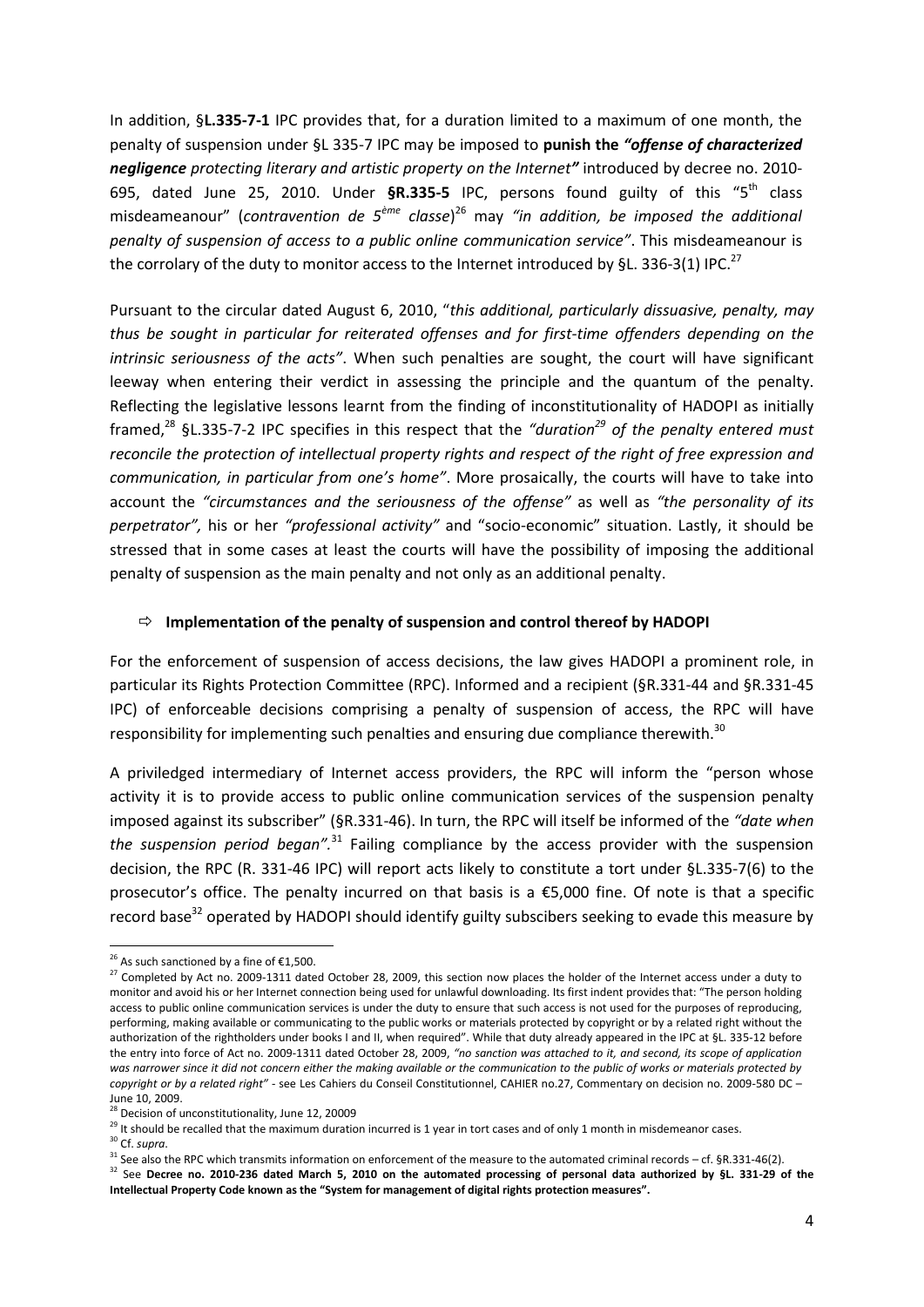taking ot a new Internet subscription. Non-compliance with the injunction against taking out a new subscription also constitutes a tort punishable by a fine of €3,750 (§L.335-7-1 IPC) when the additional penalty was entered on an misdemeanor basis. When entered on a tort basis, reference should be made to §434-41, as amended, of the Criminal Code, which lays down the penalties applicable for non-compliance with additional penalties.

# **II. Procedures leading up to the imposition of the additional penalty of suspension**

The penalty of suspension of access is the cornerstone of the graduated response as implemented by HADOPI and the judiciary in the context of a coordinated criminal policy. It is the systematic and quasi-automatic imposition of this *"particularly dissuasive"* penalty<sup>33</sup> which, in the spirit of the rules, should ensure the repressive counterweight adapted to the specific handling of the massive phenomenon of unlawful downloading. As previously seen, when entered on an additional basis, this new penalty applies both in tort cases, to infringement committed using a public online communication service (§**L.335-7 IPC**); and in misdemeanor cases, as punishment for characterized negligence in connection with downloading (§**L.335-7 and §R.335-5 IPC)**.

This dual basis invites should lead to three scenarios being considered. To the extent all can lead to the imposition of the penalty of suspension of access by a court, a distinction should be drawn between the graduated response in the strict sense of the term, and more expeditive procedures, organizing the possibility, in infringement cases, of a suspension imposed through simplified criminal procedures, guaranteeing a certain speed of sanction.

- The first, based on the *offense of characterized negligence protecting literary and artistic property*  on the Internet, is comprised of three successive stages (or strikes) – 1<sup>st</sup> HADOPI warning, 2<sup>nd</sup> HADOPI warning, then suspension order by the court (maximum 1 month) – designed to offer an adapted response both in terms of the penalty incurred and the eased procedural requirements. This misdemeanor penalty targets all acts of unlawful downloadings and pursues a logic of dissuasion, if not education, as regards downloading "for convenience" (A).

- The second is potentially more expeditive. It allows the RPC, upon referral of a report of infringement, to seek, without prior warning, the suspension of a subscriber's Internet access for a maximum period of one year, by forwarding the report to the prosecutor's office. In this scenario, suspension of access may be imposed by a criminal order punishing infringement committed via a public online communication service (B).

- In the third and last scenario<sup>34</sup> the RPC's role will be limited to enforcing suspension decisions that may result from the more traditional implementation of public prosecution following a complaint by a rightholder. Faced with some particularly serious downloading practices – first disclosure of a work for example – this type of appraoch could well make inroads. Righholders concerned by this type of phenomenon would retain the choice of how to qualify the infringement and, as the case may be, of also seeking appropriate redress (C).

<sup>&</sup>lt;sup>33</sup> Circular dated August 6, 2010, p. 7.

<sup>&</sup>lt;sup>34</sup> It is noteworthy that the Rights Protection Committee can also act based on information transmitted to it by the Prosecutor's Office (§L.331-24). This possibility has voluntarily been excluded from the scope of this study.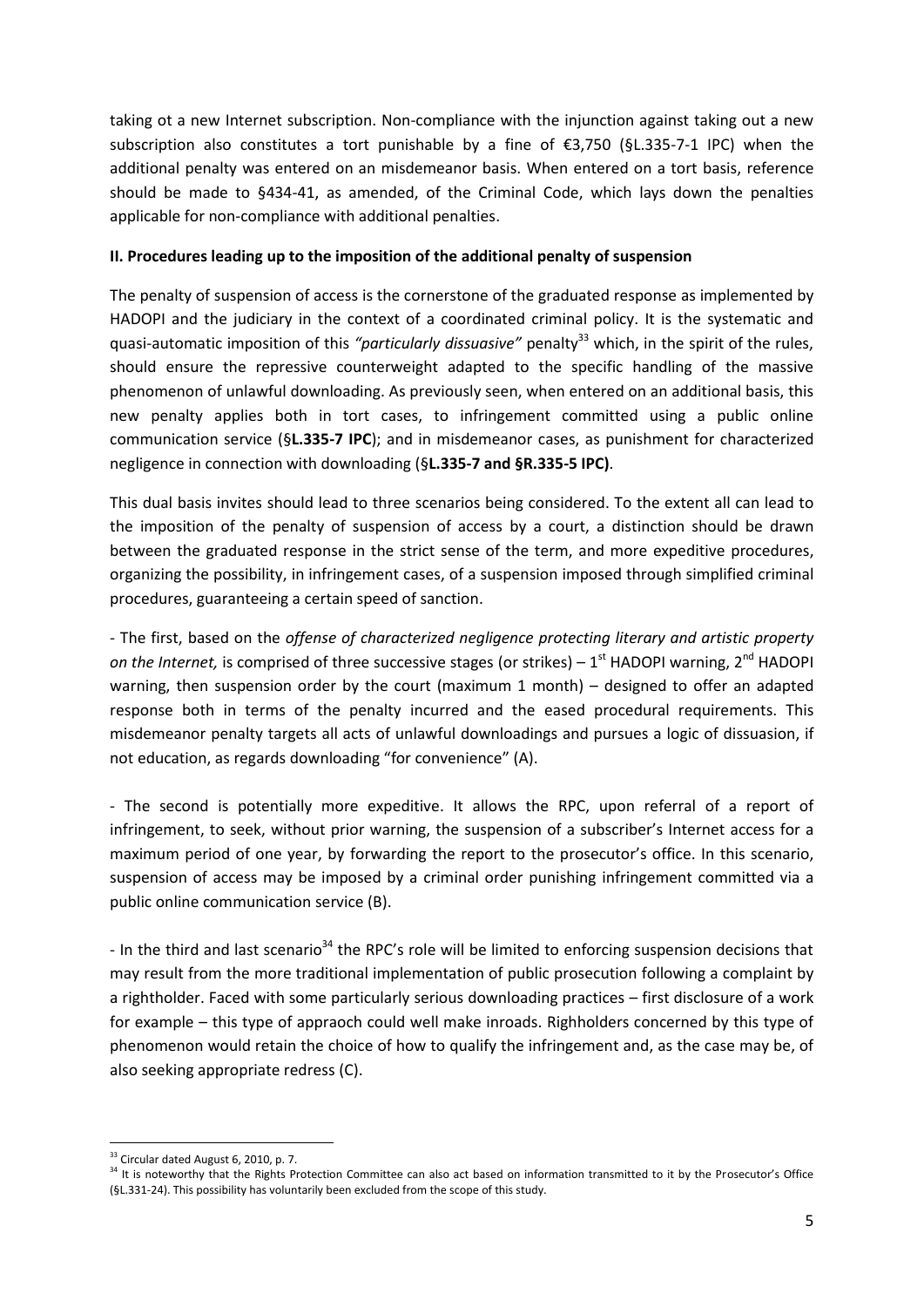The choice between the two first scenarios will depend on the RPC, which will decide based on the elements of information contained in the referral<sup>35</sup> made by the rightholder. It suffices for the RPC to ascertain, pursuant to §R.331-42, that the the acts brought to its attention are "*liable to constitute the offense under §R. 335-5* [*characterized negligence*] *or the offenses under §335-2,*  335-3 and 335-4 IPC [infringement].<sup>"36</sup> In both cases, a referral will be made to the Prosecutor's Office via the transmission of the *"deliberation by the committee* [RPC] *ascertaining that the acts are liable to constitute an offense". <sup>37</sup>*

Unlike an *"automatic radar",<sup>38</sup>* this referral to the Prosecutor's Office by the RPC is in no way systematic and is up to the assessment of the RPC ,which has a certain measure of leeway in deciding on the *"advisability of prosecution".*<sup>39</sup>

## **A. Suspension on a misdemeanor basis at the end of the "graduated response" process:**

Suspension on a misdemeanor basis is the  $3<sup>rd</sup>$  and last step in the graduated response process. It was designed by the lawmakers<sup>40</sup> to satisfy the imperatives of requirements imposed by the reality of file sharing in the digital age: ensuring fair legal treatment of a massive phenomenon of unlawful downloading and dissuading downloading "for convenience". The circular dated August 6, 2010 has confirmed that *"This misdemeanor procedure \*…+ should be priviledged for first-time pffenders or for downloading on a limited scale"*. In practice, it is the specificity of the regime applicable to misdemeanour offenses (*contravention*) in evidentiary<sup>41</sup> and procedural terms<sup>42</sup> that should allow absorbing a massive potential volume of offenses.

In misdemeanor cases (§L.335-7 and §R.335-5 IPC), suspension is incurred for a maximum of one month in case of "*characterized negligence*"<sup>43</sup> by the holder of the subscription in securing<sup>44</sup> his or

<sup>&</sup>lt;sup>35</sup> The conditions under which referrals can be made to the RPC are set forth in §R.331-35 IPC. It should first be stressed that §L331-24 contains an exhaustive list of bodies having the possibility of making a referral to the RPC via sworn and accredited agents pursuant to [§L.](http://www.legifrance.gouv.fr/affichCodeArticle.do?cidTexte=LEGITEXT000006069414&idArticle=LEGIARTI000006279130&dateTexte=&categorieLien=cid)  [331-2.](http://www.legifrance.gouv.fr/affichCodeArticle.do?cidTexte=LEGITEXT000006069414&idArticle=LEGIARTI000006279130&dateTexte=&categorieLien=cid) Accordingly, only duly formed trade defense bodies; collecting and distribution of rights societies and the *Centre national de la cinématographie* have standing with the RPC. An individual rightholder does not have any possibility of activating HADOPI directly. The Rights Protection Committee may also act based on information transmitted to it by the Prosecutor's Office. Referrals cannot be made to it based on acts dating back more than six months. §R 331-35 (1) specifies that to be admissible, referrals made to the RPC must indicate the personal data and information mentioned in point 1 of the appendix to decree no. 2010-236 dated March 5, 2010. Two sets of information are required: (i) Information on the acts liable to constitute a breach of the duty defined in  $\S$ L.336-3 IPC: Date and time of the acts; IP address of the subscribers concerned, Peer-to-Peer Protocol used; Pseudo used by the subscriber; Information on the protected works or materials concerned; Name of the file such as present on the subscriber's computer (as applicable); Internet access provider with whom the access was subscribed. (ii) Information on the agents sworn and accredited under the conditions defined i[n §L.331-2 IPC:](http://www.legifrance.gouv.fr/affichCodeArticle.do;jsessionid=6365A3942942E28813C3719FF79919E4.tpdjo08v_3?cidTexte=LEGITEXT000006069414&idArticle=LEGIARTI000006279130&dateTexte=&categorieLien=cid) Surname, first names; Date and period of accreditation, date of oath; Bodies (duly formed trade defense, collecting and distribution of rights societies or the *Centre national du cinéma et de l'image animée*) having appointed the agent. In addition to that information, the referral should be accompanied by a "declaration of honor that the author of the referral has standing to act in the name of the holder of the rights over the *protected work or materials concerned".* Upon receipt of the referral, the RPC will acknowledge receipt by electronic mail. If the referral is not processed within 2 months as of that date, HADOPI is required to delete the data transmitted in the referral.

<sup>36</sup> It should be recalled that the *Conseil constitutionnel* – Decision [no. 2009-590 dated October 22, 2009](http://www.conseil-constitutionnel.fr/decision.45986.html) - effectively considered that a breach of the duty to monitor Internet access and the tort of infringement could rely on the same facts, namely "ascertainment of use of an Internet access in violation of the laws on *copyright and related rights"*.

<sup>37</sup> Cf. §R. 331-42 and §R. 331-43

<sup>&</sup>lt;sup>38</sup> At the hearing on June 23, 2010 by the Culture and Education Committee of the National Assembly, Mrs. Mireille Imbert-Quaretta stated that the RPC *"is the opposite of an automatic radar"*, stressing that *"the lawmakers have left the decision of the advisability of prosecution up to the RPC"* as an *"independent body"*. 39 Idem.

<sup>&</sup>lt;sup>40</sup> On the laborious legislative process of building this penalty, see, in particular, M. Vivant, "Au-delà de l'HADOPI, penser la contrefaçon",

RLDI 2009/51.

<sup>&</sup>lt;sup>41</sup> §537 Code of Criminal Procedure.

<sup>42</sup> §524 *et seq.* Code of Criminal Procedure.

<sup>43</sup> According to the circular dated August 6, 2010, the elements constituting a new offense have been *"clearly defined"* by decree no. 2919- 695. §R.335-5(I) effectively stipulates that the offense is established as soon as the "the person holding the access to public online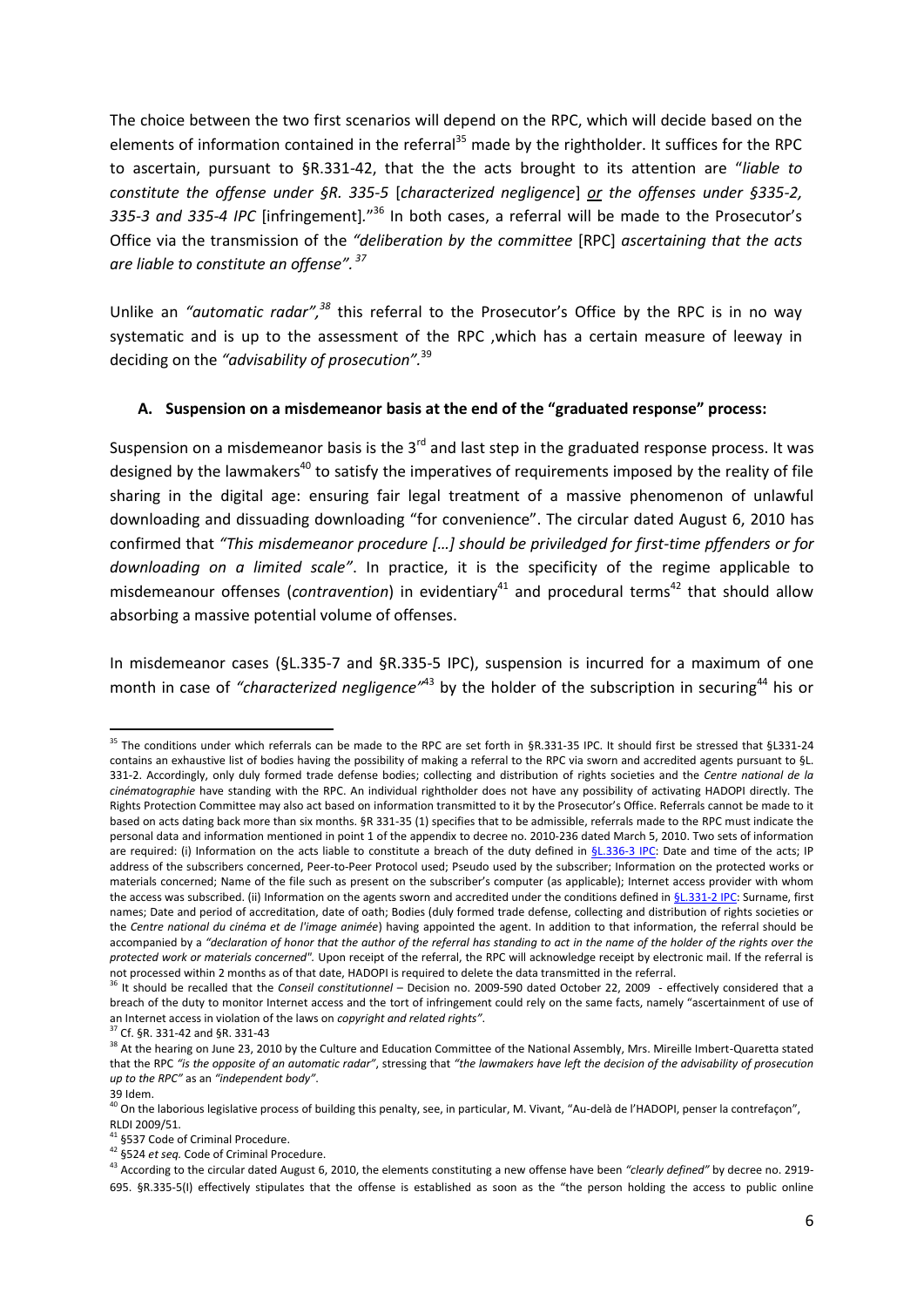her access to the Internet despite the recommendations made by the Rights Protection Committee (RPC). The imposition of the penalty for this misdemeanour is subject to (§L.335-7-1 and §R.335-5-II IPC) a prior warning given to the holder of the access given in accordance with  $$L.331-25<sup>45</sup>$  IPC. Once an unlawful download is ascertained, the first two stages in the graduated response (as detailled above) can be briefly summarized as follows:

-1<sup>st</sup> stage: the RPC "can" send a first "recommendation" email to the subscriber. This first warning will cite the provisions of §L. 336-3 IPC, enjoin the subscriber to comply with the obligation defined therein<sup>46</sup> and warn the latter of the penalties incurred in application of §L. 335-7 (characterized negligence) and §L.335-7-1 (infringement) IPC. It will also inform the subscriber of *"the legal offer of online cultural content"* and of the *"*existence of securization means".<sup>47</sup> This message need not mention the *"content of the protected works or materials concerned by such breach".*<sup>4849</sup>

-2<sup>nd</sup> stage: in case of renewal, within a period of six months following the sending of the first recommendation, of acts liable to consitute a new breach of the defined duty, the RPC has the possibility of sending a second recommendation. This second warning is not only sent electronically but also in the form of a *"letter delivered against signature of an acknowledgement of receipt or by any other means of a nature to establish proof of the date of presentation of such recommendation".*<sup>50</sup>

The  $3^{rd}$  stage is initiated by the RPC when the two recommendations have proved unsuccessful. It consists in the transmission to the Prosecutor's Office*<sup>51</sup>* of the dossiers on breaches of the monitoring duty.

communication services" finds himself "without legitimate cause" in one of the following two situations: (i) *"has failed to put in place a means of securing such access"* or else *(ii) "has failed to use diligence in implementing that means".*

<sup>&</sup>lt;sup>44</sup> The graduated response scheme voted by the lawmakers relies on a breach of the duty to monitor access to the Internet introduced by §L. 336-3(1) IPC. While this duty, already contained in the IPC at §L. 335-12, hitherto *"lacked any sanction and, moreover, comprised a narrower scope of application since it did not concern either the making available or the communication to the public of works or materials protected by a copyright or a related right"* - see *Les Cahiers du Conseil Constitutionnel,* CAHIER no. 27, Commentary on decision no. 2009-580 DC – June 10, 2009. Completed by Act no. 2009-1311 dated October 28, 2009, this section now places an Internet access holder under the duty to monitor and avoid his or her connection being used for unlawful downloading. Indent 1 provides that: "*The person holding access to public online communication services is under the duty to ensure that such access is not used for the purposes of reproducing, performing, making available or communicating to the public works or materials protected by copyright or by a related right without the authorization of the rightholders under books I and II, when required."*

<sup>45</sup> The circular dated August 6, 2010 states in cut and dry terms: *"As regards prior elements, the requirement of a recommendation by the Rights Protection Committee made in accordance with the provisions of §L.331-25 IPC implies that the person has already been the subject of a first warning, given electronically, following the first acts of downloading ascertained on his or her line, and that that person has subsequently, following the ascertainment of new acts of downloading, been the subject of a second recommendation, this time sent against signature of an acknowledgement of receipt. It is only after these two sets of downloading acts have given rise to successive recommendations that, in the event a third set of unlawful online downloading acts is ascertained, the misdemeanor of characterized negligence can be established".*

<sup>46</sup> Cf. *supra*.

<sup>47</sup> A specific decree on the means available to secure internet connection is still to be published.

<sup>48</sup> See §L331-25(3).

<sup>49</sup> This first email is sent *"by the intermediary of the person whose activity it is to offer access to public online communication services having entered into a contract with the subscriber"*. Decree no. 2010-1202 dated October 12, 2010 amending §R.331-37 IPC provides in this respect that: §R.331-37 IPC is completed by the following: "Operators are required to send each of the recommendations respectively mentioned in the first and second indent of §L. 331-25 electronically to the subscriber, within twenty-four hours following its transmission by the Rights Protection Committee."

The content of this second warning message is identical to the first and here too, the RPC will rely on the Internet Access Provider to send the email as well as to identify the postal address of the subscriber, who will also receive a registered letter with acknowledgement of receipt.

<sup>51</sup> Cf. §R. 331-42 and §R. 331-43.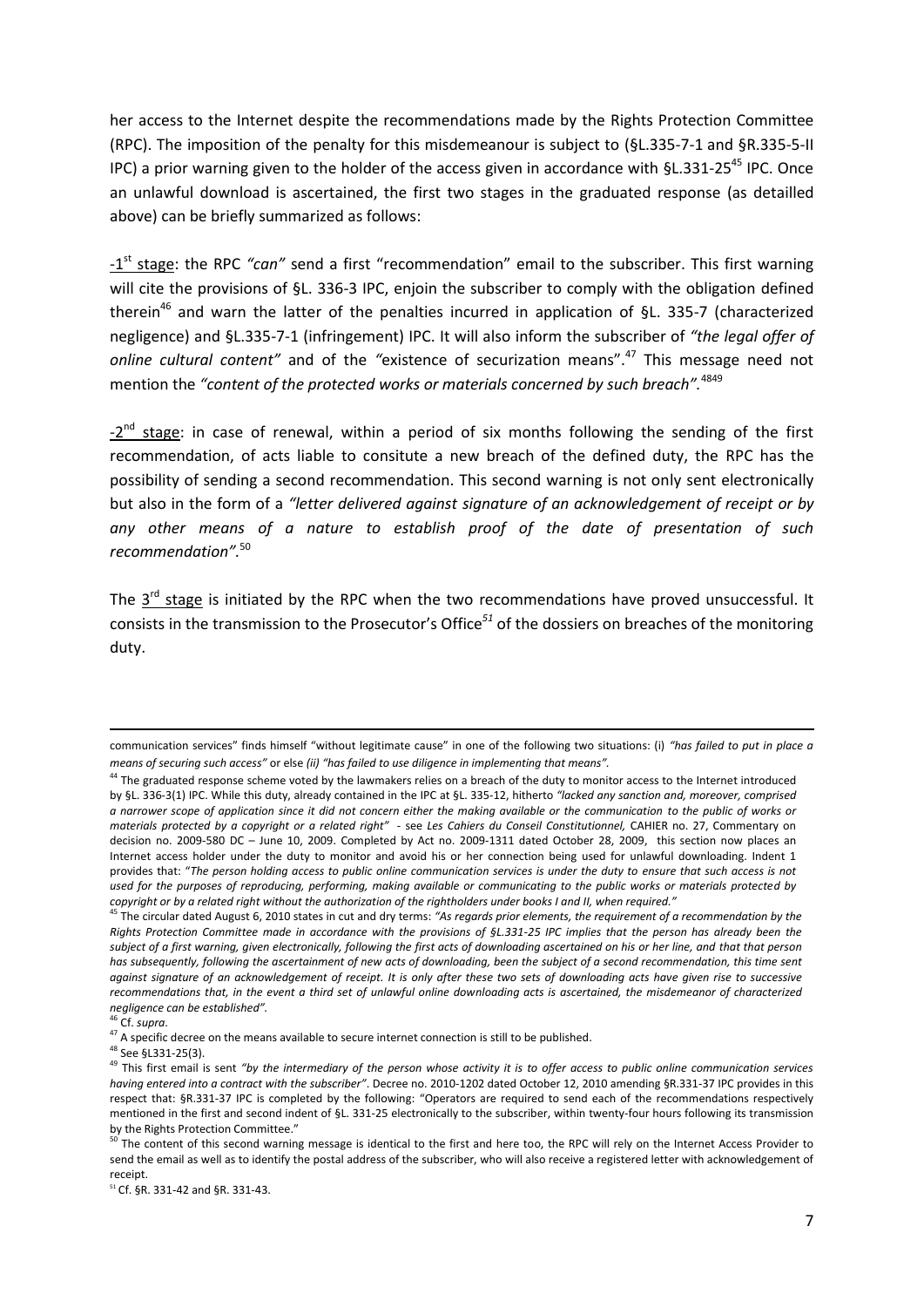Upon such referral, the Prosecutor's Office will primarily rely on two sets of factors in determining the materiality of the wrongdoing asserted.<sup>52</sup> It is the police court *(juge de police)* that will then decide based on the procedural record and arguments. The first will stem from the referrral made by the righholders. This confirms the care that should be paid to records drawn up by the accredited agents for trade defense bodies. Reference should be made to §R.331-35 IPC in preparing a list of the information that must accompany the referral.<sup>53</sup> The second will stem from the exercise by the RPC and its agents of their judicial police functions.<sup>54</sup> §L.331-21-1 IPC notably provides that it may obtain the observations of "concerned" persons in writing or at a hearing. The RPC wielding no coercive power of summons, these factors will still depend on the goodwill of the persons involved.

It can be thought that the materiality of the misdemeanor will result from the official reports ascertaining acts of downloading and from the successive recommendations, which shall have remained unheeded, made by the RPC. The misdemeanor offense of negligence will for its part be presumed from such time as the prohibited downloading is established by the official records<sup>55</sup> drawn up by accredited agents.

<sup>52</sup> On the personal nature of the misdemeanor, the circular recalls that: *"It matters little whether the holder of the line has himself*  committed the acts of unlawful downloading, this being the essential factor differentiating this misdemeanor from infringement."

<sup>53</sup> §R 331-35(1) §R 331-35 (1) specifies that to be admissible, referrals made to the RPC must indicate the personal data and information mentioned in point 1 of the appendix to decree no. 2010-236 dated March 5, 2010. Two sets of information are required: (i) Data relating to the acts liable to constitute a breach of the duty defined in [§L.336-3 IPC:](http://www.legifrance.gouv.fr/affichCodeArticle.do;jsessionid=6365A3942942E28813C3719FF79919E4.tpdjo08v_3?cidTexte=LEGITEXT000006069414&idArticle=LEGIARTI000020738731&dateTexte=&categorieLien=cid) Date and time of the acts; IP address of the subscribers concerned, Peer-to-Peer Protocol used; Pseudo used by the subscriber; Information on the protected works or materials concerned; Name of the file such as present on the subscriber's computer (as applicable); Internet access provider with whom the access was subscribed and (ii) Information concerning the sworn and accredited agents under the conditions defined in [§L.331-2 IPC:](http://www.legifrance.gouv.fr/affichCodeArticle.do;jsessionid=6365A3942942E28813C3719FF79919E4.tpdjo08v_3?cidTexte=LEGITEXT000006069414&idArticle=LEGIARTI000006279130&dateTexte=&categorieLien=cid) Surname, first names; Date and period of accreditation, date of oath; Bodies (duly formed trade defense, collecting and distribution of rights societies or the *Centre national du cinéma et de l'image animée*) having appointed the agent. In addition to that information, the referral should be accompanied by a "declaration of honor that the author of the referral has standing to act in the name of the holder of the rights over the protected work *or materials concerned"*.

<sup>54 §</sup>L. 331-21-1 gives the RPC judicial police functions and in particular provides that it has the authority to obtain the observations of the persons "concerned" in writing or at a hearing.

<sup>&</sup>lt;sup>55</sup> §537 CCP: Misdemeanors are proved either by official records or reports, or by witness statements in the absence of official reports or records, or in support thereof. Except where the law otherwise provides, official records or reports drawn up by judicial police officers, agents or assistant agents, or by civil servants or agents entrusted with certain judicial police functions to whom the law has granted the power to establish the existence of misdemeanors, are *prima facie* authentic evidence. Proof of the contrary may only be established in writing or by witnesses.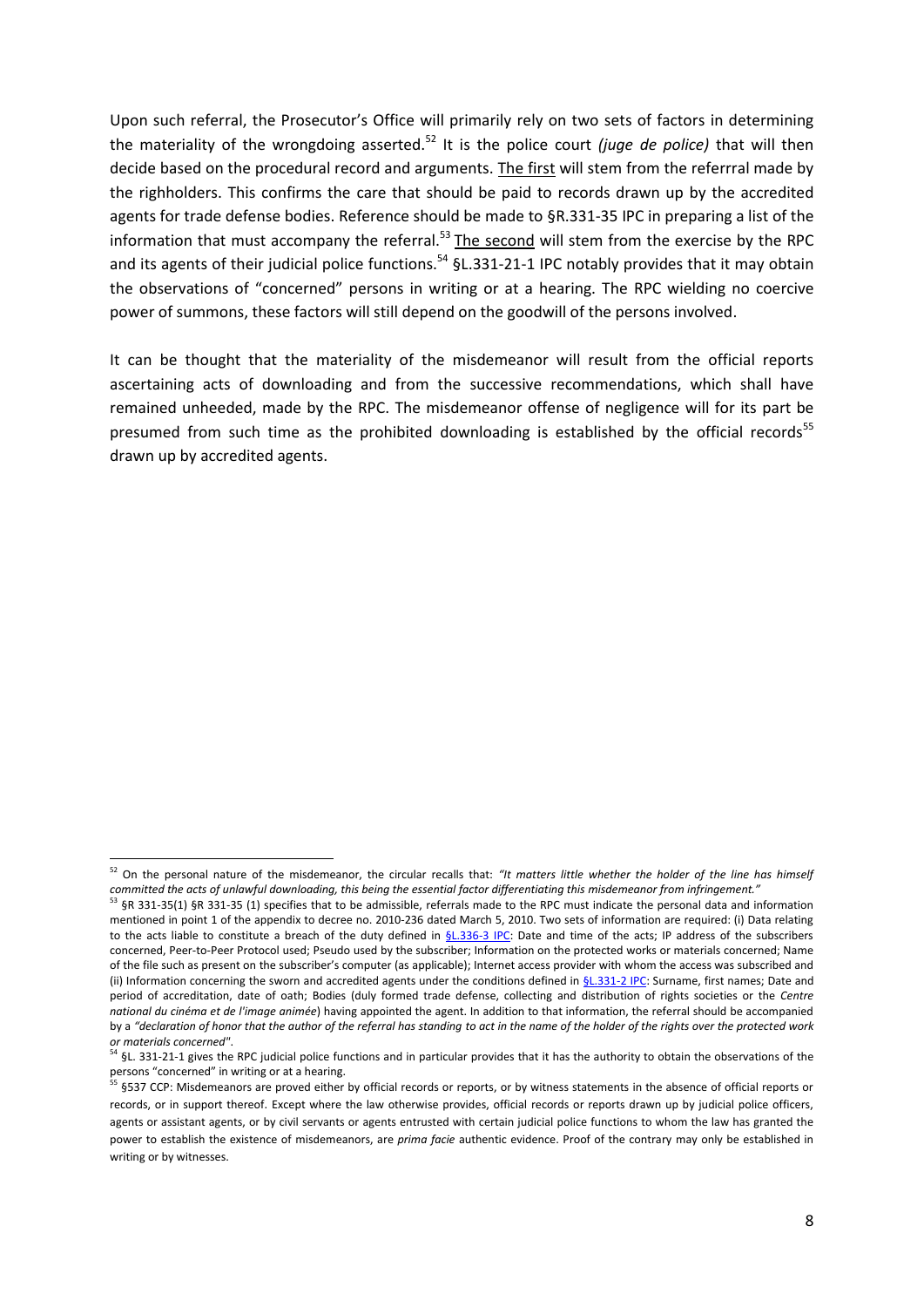

Source: Circular dated August 6, 2010 on the presentation of Acts no. 2009-669 dated June 12, 2009, promoting the dissemination and protection of creation on the Internet, and no. 2009-1311 dated October 28, 2009, on the criminal protection of literary and artistic property on the Internet, as well as their implementing decrees - NOR : JUSD1021268C

#### **B. Suspension on a tort basis following referral to the Prosecutor's Office by the RPC:**

As just seen, the misdemeanor treatment covers the broad spectrum of acts of unlawful downloadings and pursues a dissuasive, if not educational, logic as regards downloading "for convenience". In parallel to such treatment of massive practices, the texts have opportunely provided for implementation of the penalty of suspension of access on a tort basis, which would seem to be reserved for the most deleterious acts of infringement. With no prior warning to the holder of the access and for a maximum period of one year, this suspension will be sought at the initiative of the RPC, which will make a referral to the Prosecutor's Office by way of a deliberation. It may be imposed pursuant to a criminal order in an *ex parte* summary judgment *(ordonnance pénale)*  to punish infringement committed though a public online communication service.

The choice of this fast-track procedure – no prior warning requirement – should rely on the content of the official reports transmitted to the RPC. If sufficiently serious, the RPC will decide against qualification as a simple breach of the monitoring duty and for infringement. In this respect, the RPC will have to consider both the nature and the volume of the works for which unauthorized making available has been ascertained. The circular supports this interpretation by enumerating what can be considered as criteria for the "habitual", "massive" or repeated nature of unlawful downloading. It states that "[...] the tort of infringement should be determined and prosecuted in case of reiteration of the habitual and massive acts of downloading from the Internet in violation of the provisions relating to copyright ad related rights". It would thus seem legitimate to propound that beyond a certain threshold, the making available from a given access of an exponential volume of protected works should lead the RPC to set aside a misdemeanour qualification in favor of infringement.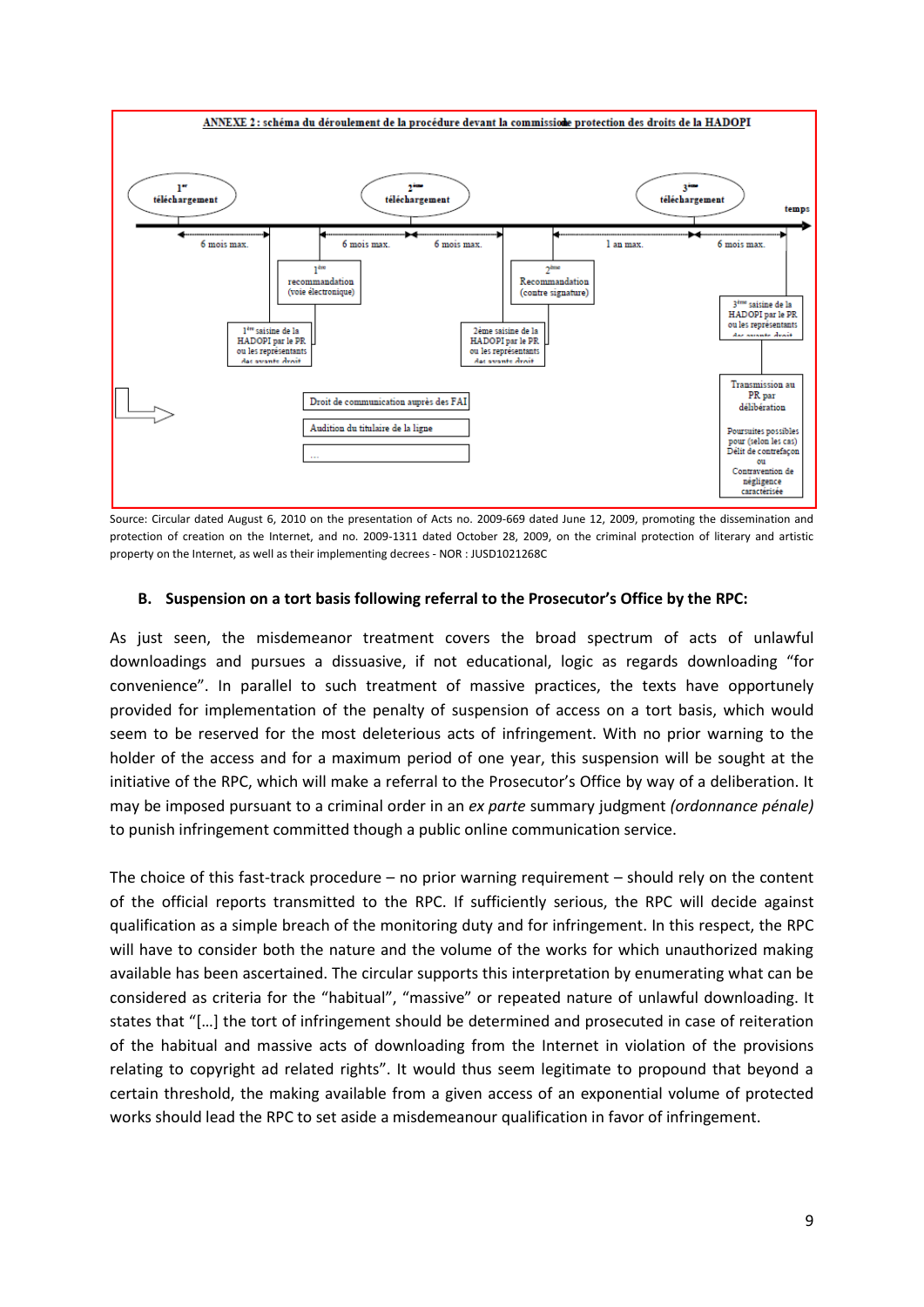On a procedural level, it should first be specified that the lawmakers introduced the possibility of simplified fast-track processing of infringement offenses committed via a public online communication service by making two changes to the CPP (cf *Act no. 2009-1311 dated October 28, 2009).* The first change, made to §398-1 CCP, was to allow these offenses to be heard by a *"tribunal correctionnel*" sitting in a single judge formation. The new §398-1-10 CCP now covers "the torts (*délits*) laid down in §L.335-2, §L.335-3 and §L.335-4 of the Intellectual Property Code, when committed via a public online communication service". The second change consisting in introducing a §495-6-1<sup>56</sup> so as to allow prosecuting those same offenses under the *ex parte* summary judgement procedure (*ordonnance pénale*). This new section allows application of the "simplified procedure" for summary judgement to copyright infringement torts (§L. 335-2, §L.335-3 and §L.335-4 IPC). Reserved to persons overage, this procedure allows an offense *"to be judged either pursuant to an ex parte order in summary judgment but which only becomes res judicata if the defendant, on whom the order has been notified, does not oppose it within a period of forty-five days".*<sup>57</sup>

Based on these new provisions, the suspension decision will be made by a single judge, deciding on the basis of the evidence produced by the Prosecutor's Office, without the defendant appearing in court.<sup>58</sup> The judge cannot enter a prison sentence in this type of simplified procedure, the maximum penalty in this context being a maximum fine of €300,000 and suspension of Internet access for a period of one year. It should be noted that the suspension measure may be entered as the main penalty.<sup>59</sup>

While these procedures offer, in tort cases, the simplicy and speed already existing in misdemeanor cases, they also have evidentiary requirements for their corrolary and a particularly rigorous investigation process. $^{60}$  Here too, the elements of evidence collected by the RPC and the accredited agents based on their judicial police powers will have a key role to play.<sup>61</sup> The *actus reus* element of the infringement may result from official reports ascertaining the downloading of a protected work. As regards the *mens rea* element, we would simply mention the refutable presumption of the bad faith of the defendant accused of infringement.<sup>62</sup> Etablishing that the defendant is personally the perpetrator of the tort might prove a thornier matter and require an additional ivestigation or else opting for a misdemeanor qualification. In any case, a court considering that *inter partes* debate is necessary could invite the Prosecutor's Office to use the ordinary proceedings.

 $\overline{a}$ 

<sup>56</sup> *"The misdemeanors provided by [§L.335-2, §L.335-3 and §L.335-4](http://www.legifrance.gouv.fr/affichCodeArticle.do?cidTexte=LEGITEXT000006069414&idArticle=LEGIARTI000006279167&dateTexte=&categorieLien=cid) IPC, when committed via a public online* communication service, can also be the subject of the simplified procedure for an order in summary judgment (*ordonnance pénale*) provided in this section."

<sup>57</sup> *Les Cahiers du Conseil Constitutionnel*, Cahier no. 28, Commentary on decision no. 2009-590 DC dated October 22, 2009.

<sup>&</sup>lt;sup>58</sup> The defendant can in all cases file an opposition against the order to assert his or her rights (§495 through §495-6).

<sup>59</sup> §495-1(2): "The *président* shall adjudicate without prior debate through a criminal order in summary judgment of dismissal or of a fine as well as, if applicable, one or more additional penalties incurred, it being possible to impose them as the main penalty".

<sup>60</sup> The simplified procedure can only be followed when the inquiry has established *"the matters of which the defendant is accused and has obtained enough information about the defendant's personality, in particular his income and expenses to allow the penalty to be determined"* - §495 CCP.

 $61$  It should be noted that the circular dated August 6, 2010 discourages the opening of an additional investigation and encourages the Prosecutor's Office to work on the sole basis of the elements provided by the RPC: "In a dual objective of ensuring the speed of the criminal response and ensuring that the new system does not clogging up the police and gendarmerie services, a second investigation by those services should be avoided when the elements provided by HADOPI suffice to characterize the misdemeanor of characterized negligence by a holder of a line and to ensure the adversarial nature of the proceedings. Also, under §409 CCP, official reports (*procès-verbaux*) drawn up in application of §L.331-21-1 IPC are *prima facie* authentic evidence.

<sup>62</sup> See in particular, *Cass. crim., May 9, 1891: Bull. crim. 1891, no. 110.*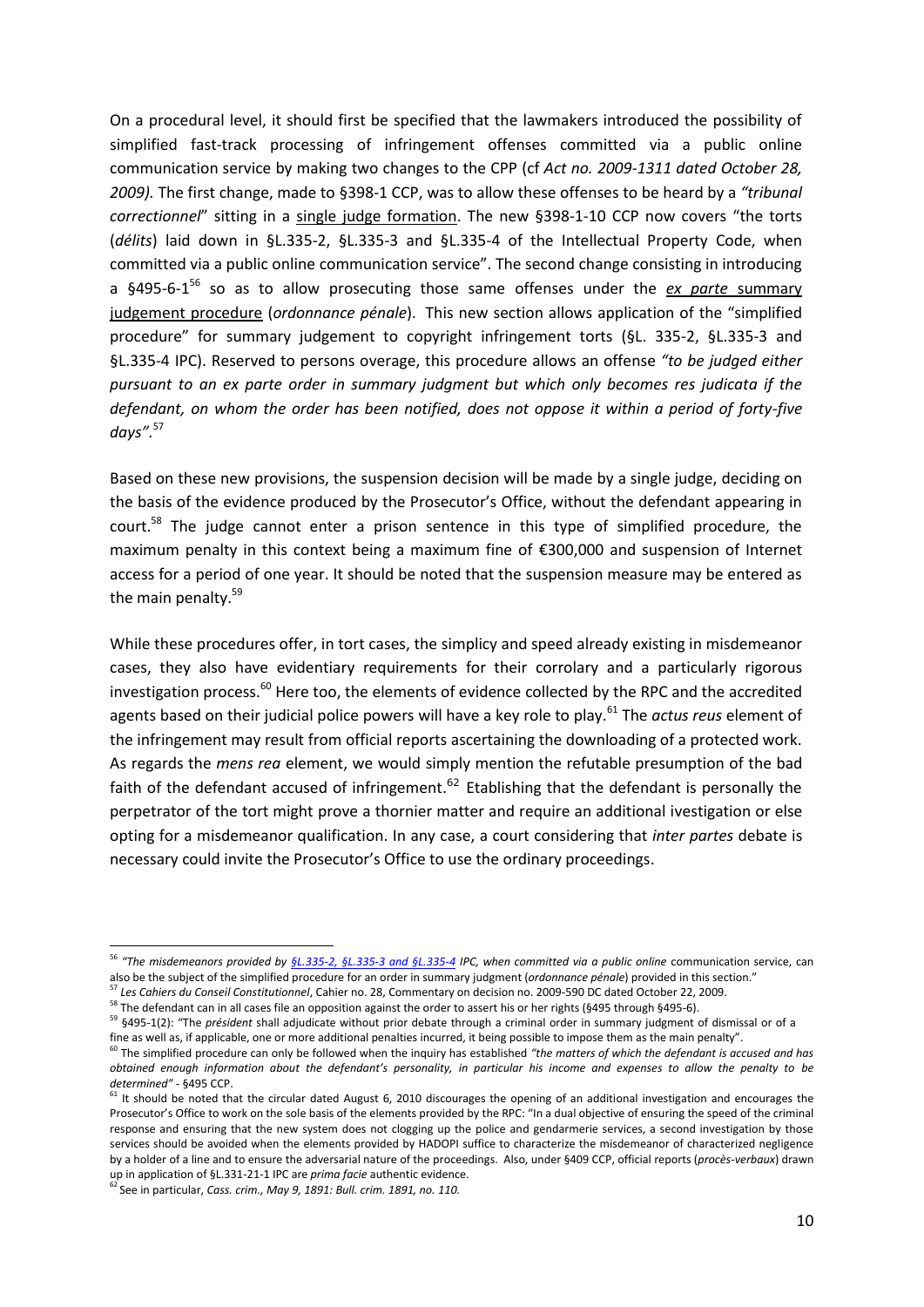# **C. Suspension on a tort basis following a complaint by the Prosecutor's Office:**

At the initiative of a rightholder or of a trade defense body empowered to represent its members at law, suspension of acces on a tort basis could result from a simple complaint. Outside the RPC and HADOPI, this type of procedure may remain occasional. Yet there are several reasons why it should be considered.

First, a complaint might be suited to the specificity of certain offenses, such as the first publication of a work on peer-to-peer networks. This notion can be defined as the first making available on a peerto-peer network of a work that has not yet been the subject of a first disclosure to the public or else of a work that, although already marketed, has never been made available on such sites without the rightholder's authorization. This type of piracy can also result, for example, from leaks within distribution or promotion channels. In such case, it is easy to understand the role and the decisive responsibility of the person who first allows the massive downloading of that work by thousands, if not millions, of Internet users. For the rightholder concerned, what is involved is a practice to be curbed and dissuaded in priority. Also, the first making available of a work on a peer-to-peer network is doubtless especially prejudicial in that it appears as the matrix of an exponential number of copies that will subsequently be downloaded without authorization. In this respect, the complaint can be completed by claims seeking an award of damages. It should be recalled that, contrary to what the lawmakers had sought to introduce $^{63}$  through Act no. 2009-1311 dated October 28, 2009, the summary judgment procedure does not allow the courts to adjudicate on concomittant claims in damages. Lastly, it can be stressed that any rightholder who can evidence holding such rights in due course or body in charge of representing his or her interests at court, is entitled to "regularize" a complaint filed. In contrast, referrals to HADOPI can only be made by the bodies restrictively enumerated.<sup>64</sup>

The complaint should be supported by any findings or reports necessary to establish the type of infringement involved and its method of perpetration involving a public online communication service. It can also usefully recall the penalties incurred: 3-year prison sentence, fine of €300,000 and suspension of access for a maximum period of one year. At the request of the Prosecutor's Office, the judge may also decide to apply the additional penalty of suspension, the enforcement of which is left up to HADOPI.<sup>65</sup>

Depending on the seriousness, nature and volume of the offenses, the new provisions stemming from the corpus of HADOPI laws and regulations offer rightholders procedures that are adapted, in terms of speed and simplicity, to the phenomenon of online downloading. The penalty of suspension of access shows, both in substantive terms – dual basis – and in procedural terms, a flexibility such that its recurrent application can be expected. Whether this penalty is entered after the "graduated response" stages have been followed or directly via fast-track proceedings, the result should be a strong and responsible criminal policy reflecting the societal, cultural and economic stakes involved. Acceptance of this repressive aspect will surely be as decisive as its educational aspect in winning the

**.** 

<sup>&</sup>lt;sup>63</sup> Following the vote by Parliament, §6 of the government bill contained a novel provision allowing a victim to request the court to rule, by the same order in summary judgment, on his or her claim in damages. This provision was, however, stricken down by the *Conseil Constitutionnel* in decision no. 2009-590 dated October 22, 2009. As a result, a civil party seeking damages will have to follow the provisions of §495 CCP and bring an action before the *tribunal correctionnel*.

<sup>64</sup> Cf. *infra*.